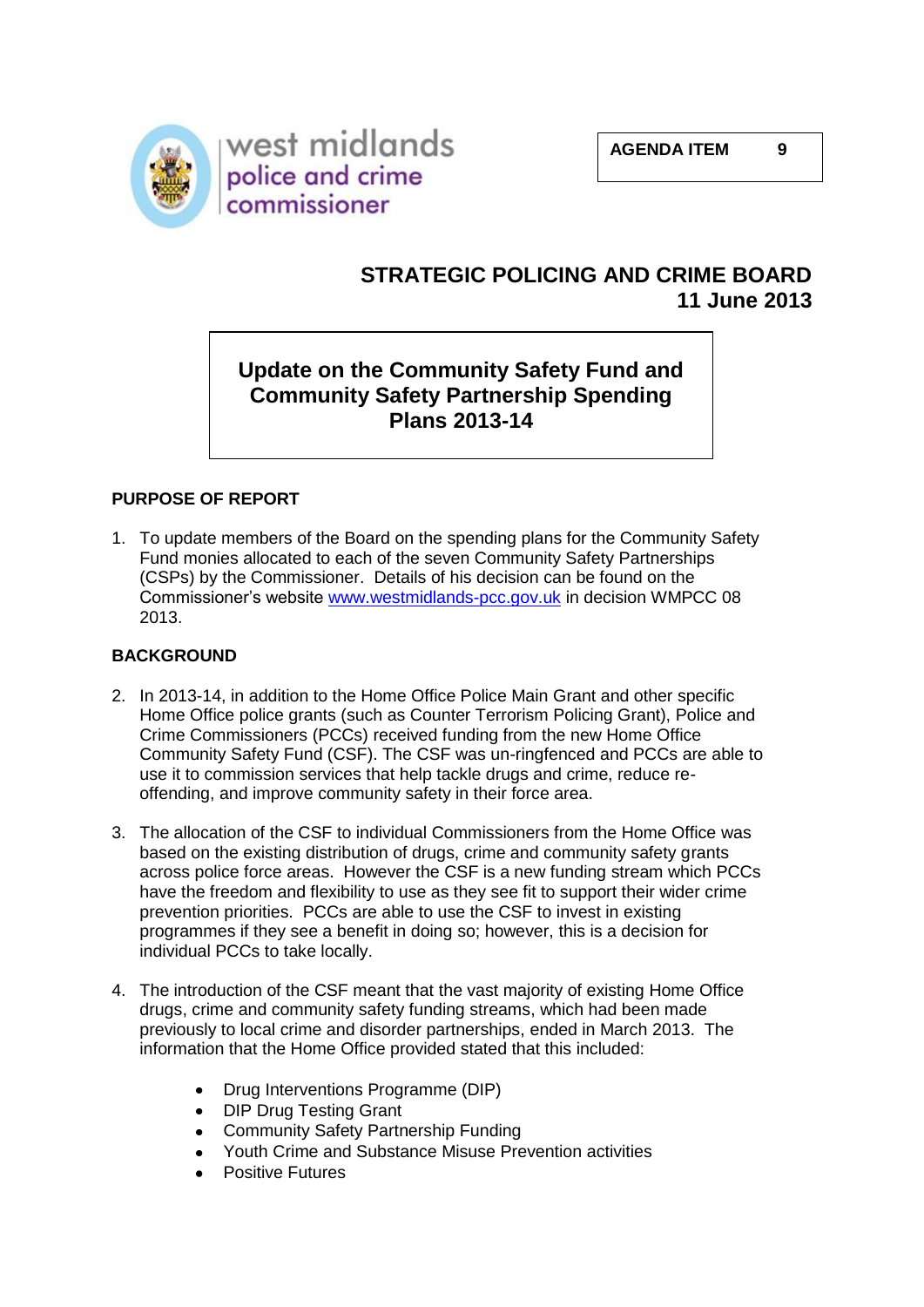- Communities against Gangs, Guns and Knives
- Ending Gang and Youth Violence programme
- Community Action Against Crime: Innovation Fund
- Safer Future Communities  $\blacksquare$

#### **LEVELS OF FUNDING**

- 5. Allocations of the CSF in 2013-14 were set out in the Written Ministerial Statement that the Policing Minister laid in Parliament on 4 February 2013. Funding for drugs, crime and community safety was reduced from around £123m in 2012-13 to £90m in 2013-14.
- 6. The total allocation of the CSF in the West Midlands for the financial year 2013-14 is £6,969,000. The following table sets out the decision of the Commissioner as to how the funding is allocated for 2013-14 with the comparable figures for the previous financial year.

|               | Birmingham | Sandwell | Coventry | W'hampton | <b>Walsall</b> | Dudley  | Solihull | -Total<br><b>Sub</b> | West Mids<br>Police | Total     |
|---------------|------------|----------|----------|-----------|----------------|---------|----------|----------------------|---------------------|-----------|
| HO<br>Funding |            |          |          |           |                |         |          |                      |                     |           |
| 2012/13       |            |          |          |           |                |         |          |                      |                     |           |
| (E)           | 2,838,552  | 602,572  | 620,885  | 559,730   | 457,111        | 450,476 | 324,974  | 5,854,300            | 2,066,103           | 7,920,403 |
| %             | 36         | 8        | 8        |           | 6              | 6       | 4        | 74                   | 26                  | 100       |
|               |            |          |          |           |                |         |          |                      |                     |           |
| <b>CSF</b>    |            |          |          |           |                |         |          |                      |                     |           |
| Allocation    |            |          |          |           |                |         |          |                      |                     |           |
| 2013/14       | 2,497,583  | 530,190  | 546,304  | 492,495   | 402,203        | 396,364 | 285,938  | 5,151,077            | 1,817,923           | 6,969,000 |
| %             | 36         | 8        | 8        |           | 6              | 6       | 4        | 74                   | 26                  | 100       |

- 7. One of the Commissioner's key manifesto pledges was the introduction of local policing and crime boards. A Partnership Summit was held on the 8 February 2013 at which the Commissioner set out his offer that the Community Safety Fund 2013- 14 would be passported out to the CSPs on condition that a community led local policing and crime board was established in each of the local authority areas. The Commissioner has indicated that he hopes the local boards would have responsibility for consultation and engagement and the development of a local policing and crime plan. He has also stated that the membership of such boards must comprise at least 50% community representation with a community representative acting as the Chair of the Board. Community representatives for these purposes include councillors.
- 8. The Commissioner explained his ambition for work on any variations to his own Police and Crime Plans to be a 'bottom-up' rather than a top-down process. The seven local police and crime plans are intended to be used as the building blocks for any future variations.
- 9. All of the CSPs have accepted the monies allocated to them by the Commissioner, agreeing to the condition of establishing local police and crime boards. Each CSP is now in the developmental stages and determining what structures will work in their areas. There is an expectation that the local boards will be developed to the extent that they will input into the review process for the Police and Crime Plan later this year.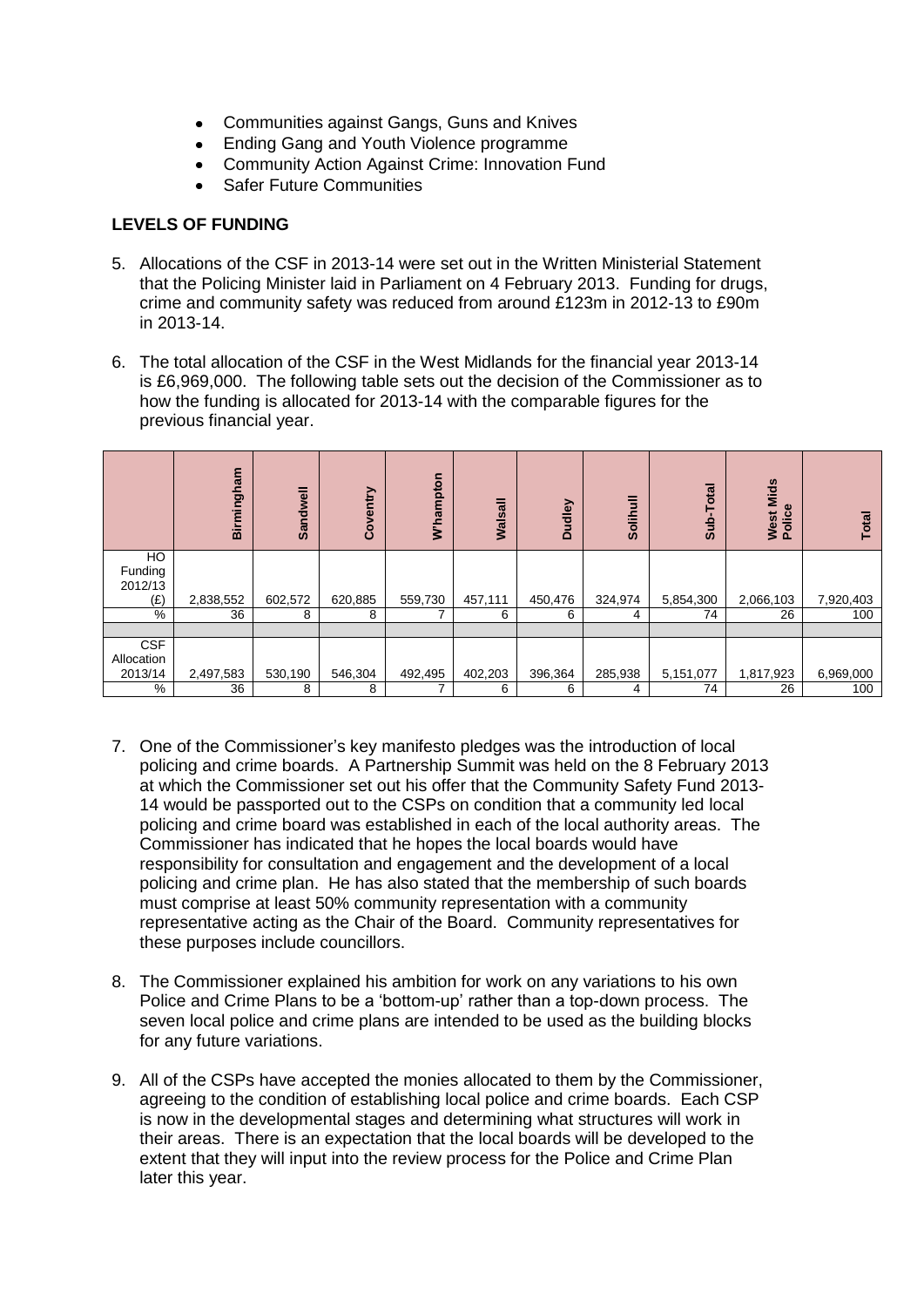10. The Conditions of Grant are attached at Annex 1. These set out the expectations of the Commissioner in terms of spend. It is very light-touch accountability, with responsibility for monitoring of spend on the CSP and then transferring to the local boards once established. Each CSP had to submit a spending plan by the 30 April 2013 which sets out in broad terms how they intend to spend the allocation. The plans are attached at Annex 2 for information.

#### **DEVELOPMENT OF THE LOCAL POLICING AND CRIME BOARDS**

- 11. Each of the seven CSPs is developing the structures that will either evolve into the local boards or there will be a two tier structure with a local board alongside an Executive Board. A outline of the current approaches being taken in each of the seven local authority areas follows:
	- Birmingham: the Cabinet Member with responsibility for community safety will lead. They are aiming to have the local board in place by September in order that the group will have ownership of the statutorily required community safety partnership Strategic Assessment. At this time it has not been decided if the structure will be one or two tier.
	- Coventry: the Community Safety Partnership is currently reviewing its structures in order to develop a Community Safety Partnership Board which will act as the local board. Proposals will be presented to the Partnership in July with a view to implementation in September. The revised structure will ensure that the board membership consists of a range of representatives from the community and voluntary sector.
	- Dudley: it is anticipated that Dudley's Safe and Sound Partnership will retain its Strategic Board. The Crime Reduction Implementation Group which forms part of the current partnership structures will evolve into Dudley's local board with some delegated responsibilities. It is anticipated that there will be 10 statutory officers and 12 community representatives (including Elected Members and Communities of Interest) on Dudley's local board.
	- Sandwell: it is anticipated that the local board will feature six council members and five members of the community on a geographical basis and there will be one board. They are aiming for the local board to be in place by September.
	- Solihull: The Community Safety Partnership has chosen to include the wider  $\bullet$ community representation at the Executive Board level rather than devolve the role of the local boards to another level. The new Executive Board will have additional representation from business, locality forums, the voluntary sector and young people. The CSP responsible authorities will retain the responsibility for decision making and the community representatives will help to inform and shape the priorities and community safety plans. The board will be made up of between 18-20 members.
	- Walsall; the first meeting of its board will take place on 9 July, with representatives being predominantly elected members from the six area partnerships. Additional members will be invited from 'communities of interest' such as Victim Support, Street Champions and the police Independent Advisory Group.